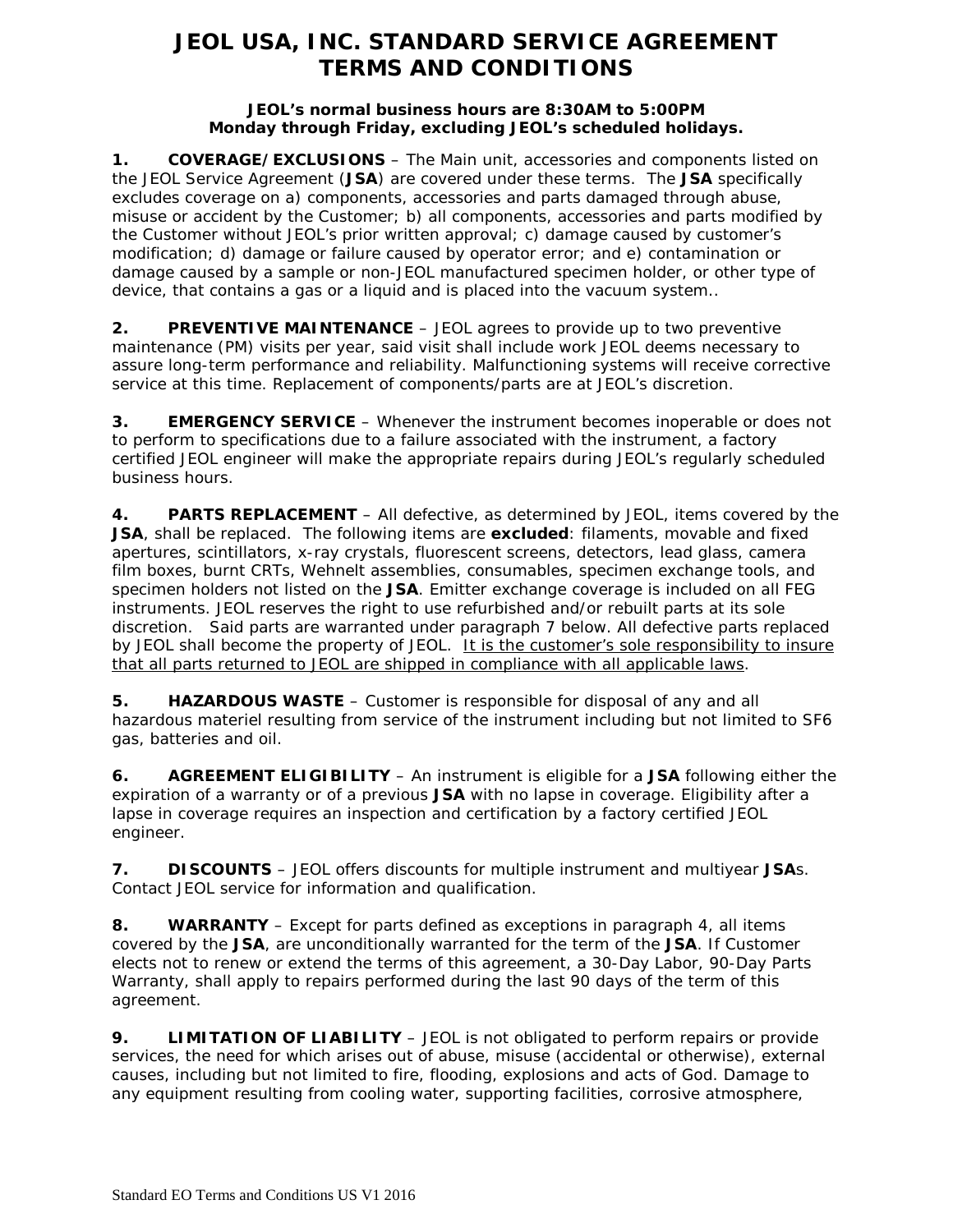## **JEOL USA, INC. STANDARD SERVICE AGREEMENT TERMS AND CONDITIONS**

### **JEOL's normal business hours are 8:30AM to 5:00PM Monday through Friday, excluding JEOL's scheduled holidays.**

strikes, transportation delays, unavailability of replacement parts, delays by suppliers of services or materials, line voltage variations, and similar environmental problems are also excluded. UNDER NO CIRCUMSTANCES SHALL JEOL BE LIABLE FOR ANY DAMAGES RESULTING FROM THE LOSS OF USE OF JEOL PRODUCTS, INCLUDING WITHOUT LIMITATION, INDIRECT, SPECIAL, CONSEQUENTIAL, INCIDENTAL OR PUNITIVE LOSSES, DAMAGES OR EXPENSES OR LOST PROFITS OR SAVINGS EVEN IF JEOL HAS BEEN ADVISED OF THEIR POSSIBLE EXISTENCE, OR EVEN IF JEOL HAS BEEN ADVISED OF THE POSSIBILITY OF SUCH DAMAGES, OR BOTH. WITH THE EXCEPTION OF LIABILITIES RESULTING FROM JEOL'S SOLE GROSS NEGLIGENCE, JEOL'S TOTAL LIABILITY HEREUNDER SHALL IN NO WAY EXCEED THE TOTAL PRICE OF THIS SERVICE AGREEMENT.

**10. CHILLER COVERAGE** –Chiller coverage excludes the "facility supplies to" or the "facility returns from" the chiller unit. Damage arising out of connecting hoses, water pressure, or other circumstances outside of JEOL USA, Inc.'s direct action or control is excluded. JEOL recommends customer install safeguards to monitor and protect against leakage. The Customer agrees to indemnify, defend and hold harmless JEOL USA, Inc. its officers, directors, employees, agents, licensors, suppliers and any third party providers from and against all losses, expenses, damages and costs, including reasonable attorneys' fees, resulting from any damages as described.

**11. CONFIDENTIAL DATA –** If Customer requires any personal and/or confidential data, including but not limited to, social security numbers, health/medical records or any data that JEOL, USA, Inc. has a legal duty to keep confidential, Customer represents, warrants and certifies that it will hold confidential data in the strictest of confidence and will not use or disclose said data except to the extent required by law or authorized by JEOL in writing. Said confidential data shall be safeguarded according to commercially reasonable standards and protected at the same level as Customers own confidential data.

**12. INSURANCE** – JEOL maintains insurance policies which have the following limitations; (a) Comprehensive general liability insurance with a limit of \$1,000,000 (one million) for each occurrence and \$2,000,000 (two million) in the aggregate. (b) Statutory Workers Compensation insurance. Copies of certificates are available upon request.

**13. TERMS/PAYMENT SCHEDULE –** Payment is due within 30 days from the start of the **JSA** or invoice. A 6% interest charge per month or the maximum permitted by state law, whichever is less, will be assessed on late payments after the first month. JEOL offers payment plans at an additional fee. Semi-Annual in Advance at 3.5%, Quarterly in Advance at 5.25%, Monthly at 7%, Quarterly in Arrears at 8.75%, Semi-Annual in Arrears at 10.5%. JEOL reserves the right to withhold service if customer fails to make payment as due.

**14. ACCEPTANCE** This is JEOL's offer to sell at the prices and under the terms and conditions stated herein. Any type of counteroffer, including any and all terms and conditions contained in said counteroffer and/or PO, are hereby expressly rejected. JEOL, USA, INC. will only perform under the **JSA** based on JEOL's terms and conditions. The **JSA** specifically excludes any and all customer terms and conditions. Acceptance of JEOL's terms and conditions is demonstrated by signature, receipt of a valid purchase order, payment, or performance hereunder. IT IS EXPRESSLY AGREED THAT THESE TERMS WILL SUPERSEDE AND TAKE PRIORITY OVER ANY ADDITIONAL OR INCONSISTENT TERMS AND CONDITIONS IN ANY PAST, EXISTING OR FUTURE PURCHASE ORDER, CONFIRMATION, OR OTHER